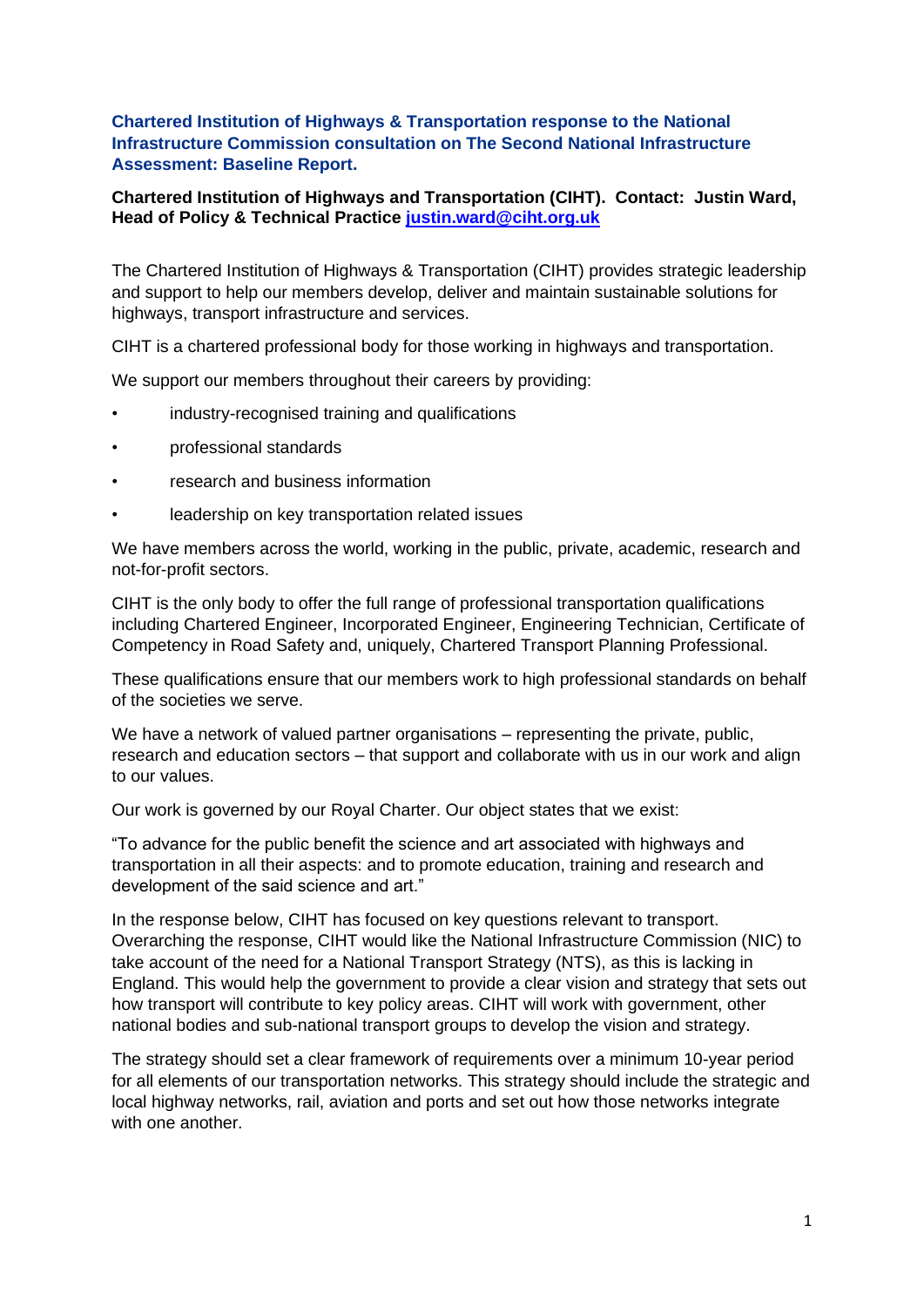It should include a pipeline of infrastructure investment that would encourage business to invest in the resources needed to deliver in a wide range of government policy areas – equality, health, sustainability and developing a prosperous economy.

Currently there is a lack of coordination of transport strategy at a spatial level across the UK. From local and central governments and regional transport partnerships implementing policies, to businesses and individuals taking account of their actions; the national strategy should set a long-term direction and urgent and immediate priorities. The benefits of a more coordinated strategy (and delivery plan) that covers all modes of transport are already being realised in Scotland and Wales, giving businesses the increased certainty, they need.

As part of an integrated transport strategy CIHT highlights the need to improve the links between planning and transport – too often we build first and then think about transport infrastructure afterwards. Our 'Better Planning, Better Transport, Better Places'<sup>1</sup> advice highlights how this could be done.

The creation of a vision and strategy would give a clear focus for everyone involved in (and dependent upon) transport as to how to align planning and investment for the future. Without one there is a real risk of business not investing or investment being wasted in the development of approaches that are not required.

CIHT welcome the publication of the DfT Transport Decarbonisation Plan<sup>2</sup> and recommends that the NTS investment appraisal approach must demonstrate how it supports Net Zero.

## *Challenge 5: Asset management and resilience – the Commission will consider how asset management can support resilience, barriers to investment, and the use of data and technology to improve the way assets are maintained.*

*Question 13: In what ways will current asset management practice need to improve to support better infrastructure resilience? Your response can cover any number of the Commission's sectors.*

CIHT previously responded to the NIC consultation on congestion, capacity, carbon – priorities for national infrastructure in January 2018<sup>3</sup>. Within that response, CIHT called for:

- Shifting risk mitigation from events driven review of 'system accidents' to regular review and planning by asset owners,
- A formal review and commitment for asset and infrastructure resilience assessment to be made a statutory requirement,
- Regular reviews and strategic plans be the basis for funding bids linked to the national infrastructure agenda.

Since that response, asset management of key infrastructure assets is transforming within the UK with many advocating the use of an enterprise asset risk management framework. This framework, a risk-based assessment, allows organisations to manage and maintain their physical assets throughout the entire asset lifecycle against a set of key strategic objectives.

[Better Planning, Better Transport, Better Places | CIHT](https://www.ciht.org.uk/knowledge-resource-centre/resources/better-planning-better-transport-better-places/)

<sup>&</sup>lt;sup>1</sup> CIHT, 2019, Better planning, better transport, better places,

<sup>&</sup>lt;sup>2</sup> Department for Transport, 2021, Transport decarbonisation plan, [Transport decarbonisation plan -](https://www.gov.uk/government/publications/transport-decarbonisation-plan) GOV.UK [\(www.gov.uk\)](https://www.gov.uk/government/publications/transport-decarbonisation-plan)

<sup>&</sup>lt;sup>3</sup> CIHT. 2018. CIHT response to NIC consultation on congestion, capacity and carbon.

[<sup>2018</sup>\\_01\\_12\\_nic\\_consultation\\_response\\_submitted\\_.pdf \(ciht.org.uk\).](https://www.ciht.org.uk/media/4817/2018_01_12_nic_consultation_response_submitted_.pdf)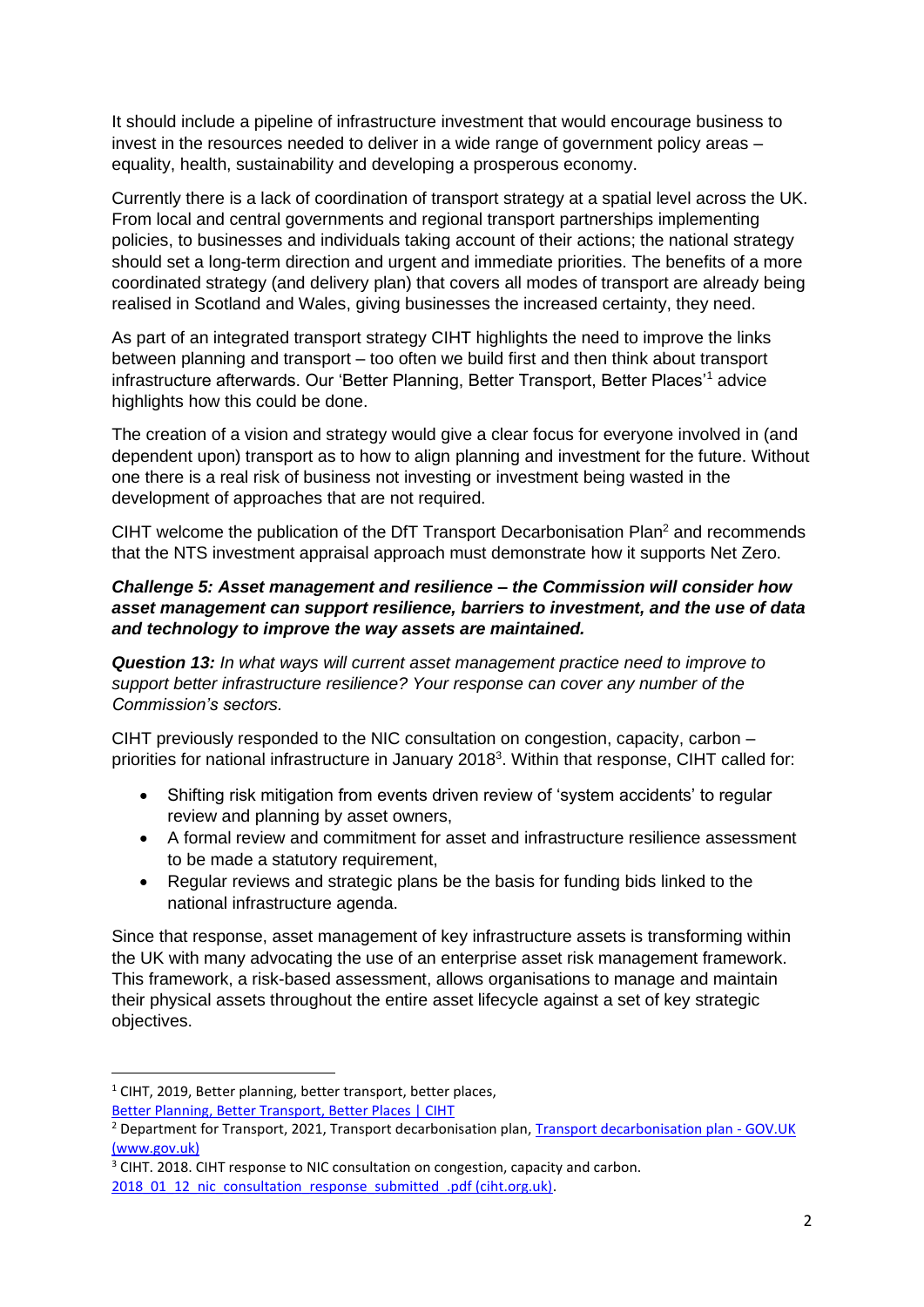Through Government white papers such as National Infrastructure Strategy and most recently The Grand Challenges<sup>4</sup>, updated in January 2021, Local Authorities and government departments can determine decisions around development and local environment in a more consistent way. However, it is geared to be driven from a regional-up approach rather than top-down, and so multi-modal enterprise planning and risk management is largely missed from a UK joined up agenda.

CIHT believes developing a top-down objective would lead to more aligned decisions being made which affect the way in which we determine asset usage thereby allowing the impacts of climate change to be considered across the infrastructure stock. This cross-sectional feature recognises the fact that vulnerability is often characterised by geography where multiple asset owners maintain vulnerable assets around the same location and a mutual approach could prove beneficial.

Of particular note and current challenge is how we maintain network resilience and deal with vulnerability to climate change. Our assets are frequently faced with concerns of ageing, adverse weather conditions, emerging technological challenges, and pressure to reduce costs while ongoing maintenance is required.

Of the 245 local authorities (LAs) in the UK declaring a climate emergency, 60% of them have set targets of reaching zero emissions by 2030 or earlier<sup>5</sup>. In addition, the government has produced ambitious plans to tackle the climate crisis, through the decarbonisation plan, "Build Back Better" as well as active travel plans – LTN 1/20 and gear change.

These ongoing fast-paced changes and ambitious future targets, have the potential to create implications for asset management plans, processes, and systems; all due to the sense of urgency required to take action. Further, CIHT believes there is a need to improve the pipeline of programmed works; an enterprise framework, it would empower better planning around the resilience of transportation decision-making to be made, regardless of transport mode.

Asset management should be recognised as an important discipline for transportation and encouraged within career developments and at degree level. CIHT is in a position to work with government and the NIC to bridge the gap in asset management within industry and public sector through delivering learning modules.

CIHT calls for transport resilience assessments to be made a statutory requirement for all transport asset owners to identify vulnerable areas. CIHT calls for a central fund to be established to support the mitigation of such vulnerable areas<sup>6</sup>.

*Challenge 8: Urban mobility and congestion – the Commission will examine how the development of "at scale" mass transit systems can support productivity in cities and city regions and consider the role of congestion charging and other demand management measures.*

<sup>4</sup> Department for Business, Energy & Industrial Strategy. 2021. The Grand Challenges. The Grand Challenges - GOV.UK (www.gov.uk).

<sup>5</sup> [United Kingdom: 60 per cent of Councils have declared a climate emergency -](https://climateemergencydeclaration.org/united-kingdom-60-per-cent-of-councils-have-declared-a-climate-emergency/) Climate Emergency Declaration <sup>6</sup> CIHT has previously recommended a formal review and commitment for asset and infrastructure resilience assessment to be made a statutory requirement in its response to the Transport Resilience Review in 2014 as noted here: [NIA\\_Process\\_and\\_Methodology\\_consultation\\_-\\_Redacted\\_responses\\_\\_all\\_.pdf \(nic.org.uk\)](https://nic.org.uk/app/uploads/NIA_Process_and_Methodology_consultation_-_Redacted_responses__all_.pdf)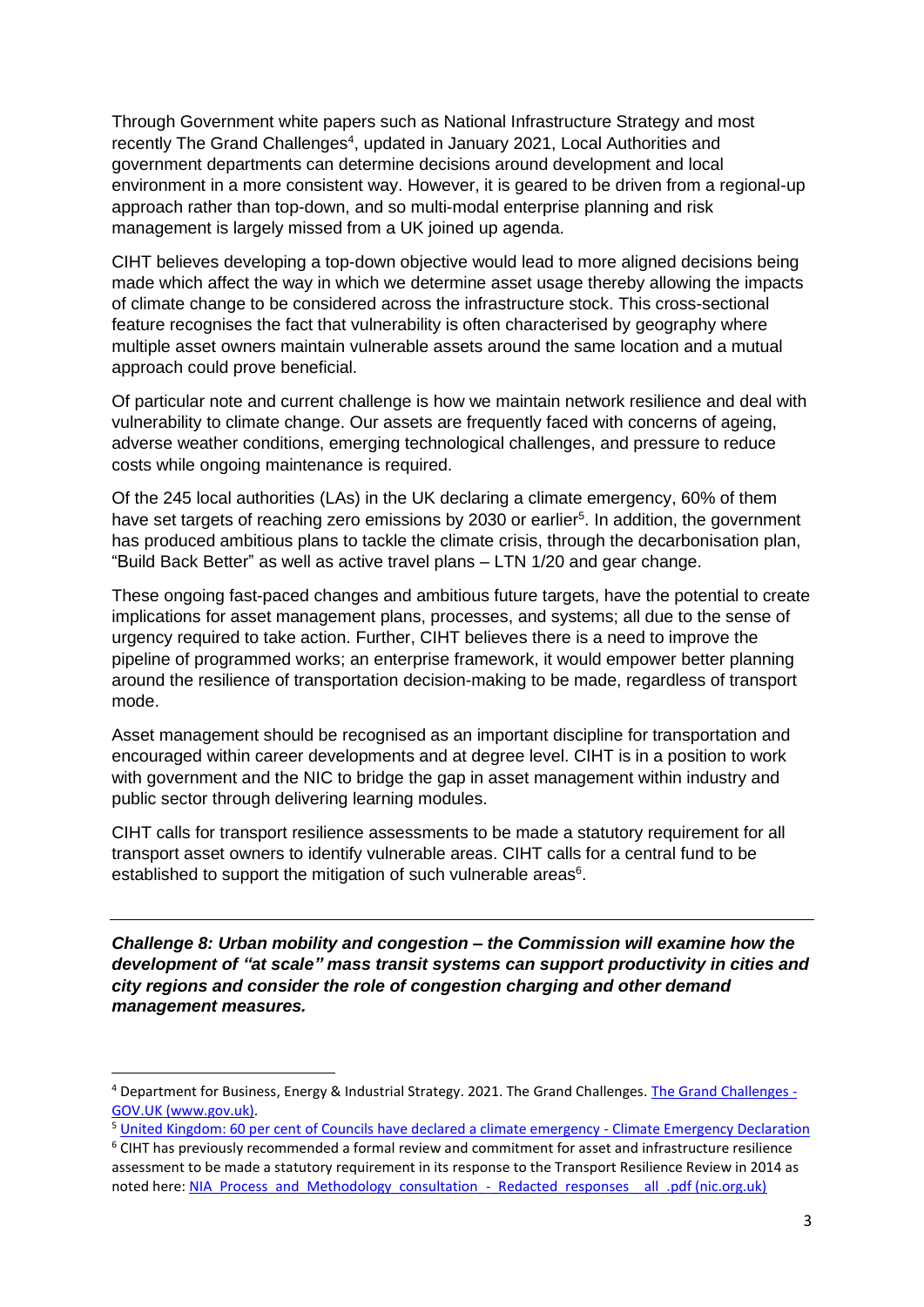*Question 16: What evidence is there of the effectiveness in reducing congestion of different*  approaches to demand management used in cities around the world, including, but not *limited to, congestion charging, and what are the different approaches used to build public consensus for such measures?*

CIHT has long called for an effective demand management model and has previously submitted evidence<sup>7</sup> to the Transport Committee when detailing its support for a fair road pricing strategy to be implemented. Evidence of demand management models can be seen in a variety of settings as well as different approaches. In cities, we can see examples of demand management in the forms of car park charging, low emission zones and park and ride facilities, as well as congestion charging.

Congestion charging has seen success globally, with Stockholm being a notable example with the city dramatically reducing congestion. Effective demand management has also been implemented through schemes such as park and ride, and car park charging. In the city of Oxford this has seen success, but when combining strategies (such as park and ride and onstreet parking charges) costs need to be priced so that one is more appealing than the other.

Public opinion on congestion charging and other demand management can often be negative, however, to build consensus, it is key to demonstrate what is being done with the funds collected through congestion charging or, such as has been done in Stockholm. This will enable the public to see and understand that the funds collected through such schemes are being reinvested into infrastructure and should be ringfenced. This will prevent the opinion of such schemes as being "cash cows"; and means that the transport sector must ensure the delivery of a greater customer service-based model of operation.

In addition to public opinion, political opinion can be hard to garner. In order to build consensus here, the benefits of such schemes must be communicated in a way that reflects the improvement of health and wellbeing that these schemes will bring.

*Challenge 9: Interurban transport across modes – the Commission will consider relative priorities and long-term investment needs, including the role of new technologies, as part of a strategic multi-modal transport plan.*

*Question 17: What are the barriers to a decision-making framework on interurban transport that reflects a balanced approach across different transport modes?*

CIHT sees a need for a National Transport Strategy to be developed (as highlighted in our introductory comments) as this would provide a strategic framework by which to address this question.

Even though significant investment in interurban transportation requires a long-term planning horizon, it is susceptible to economic driver volatility (lack of cost and demand certainty). Therefore, there is a need for future-proofing to cater to rapid developments in technology and behavioural change such as online shopping, home working, etc. There is a clear conflict in priorities, thus an evaluation of the appropriate weighting of economic, environmental, and social considerations has to be conducted.

 $7$  Written evidence submitted by the Chartered Institution of Highways and Transportation (CIHT) (EVP0064) <https://committees.parliament.uk/writtenevidence/22797/pdf/>